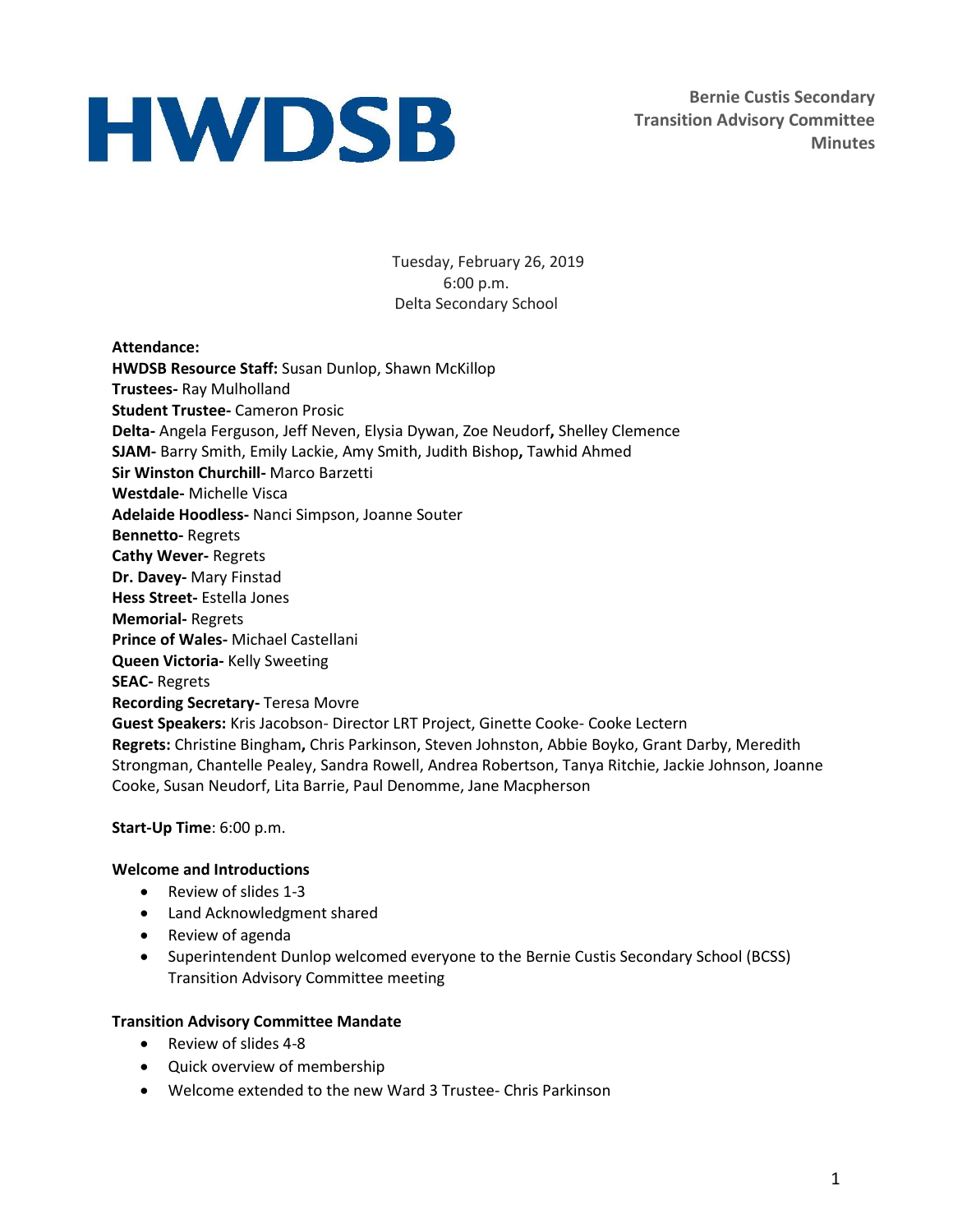**Bernie Custis Secondary Transition Advisory Committee Minutes**

### **Working Agreement**

- Review of slide 9
- **If you have any questions between meetings, reach out to our office at sidunlop@hwdsb.on.ca,** [tmovre@hwdsb.on.ca](mailto:tmovre@hwdsb.on.ca) or 905 527 5092 ext. 2673

### **Review Minutes**

- Review of slide 10
- Review minutes from January 22, 2019
	- o Approved without changes

## **Presentation: Outdoor Classroom and Lectern- Ginette Cooke**

- Shared a handout and a brief biography of Ginette's husband Bob Cooke- An HWDSB elementary and secondary school teacher ( 1962-1967) and vice-principal at Delta and Sir Winston Churchill (1975-1992)
- Requesting the lectern purchased for Delta's  $75<sup>th</sup>$  anniversary be moved to BCSS to be a visible remembrance of Delta staff and students
- Open invitation to attend the Delta Alumni Association's Last Tea May 22- 1:30- 2:30 p.m.
- Superintendent Dunlop will share handout with Facilities

## **Presentation: Light Rail Transit (LRT) Project- Kris Jacobson**

- Review of slide 11
- Introduction of Kris Jacobson- Director of The Hamilton LRT Project
- Expecting confirmation of the project from the provincial government by the end of March 2019
- Once they receive the green light about one year of design work- out to tender to determine who will construct and costs, etc.
- Final design stage takes approximately six months
- Early 2021 before any construction begins
- Current four lanes in front of BCSS will be converted into a two-way road (one lane in each direction) with the LRT running down the middle of the roadway
- Will transform from an arterial roadway (20,000 30, 000 cars per day) to a localized type road
- Much less traffic
- HSR use for students who are eligible for transportation
- Smaller school buses for students in specialized classes
- LRT Fits about 200 passengers with the capacity of having two cars (400 passengers)
- HSR Bus fits 66 passengers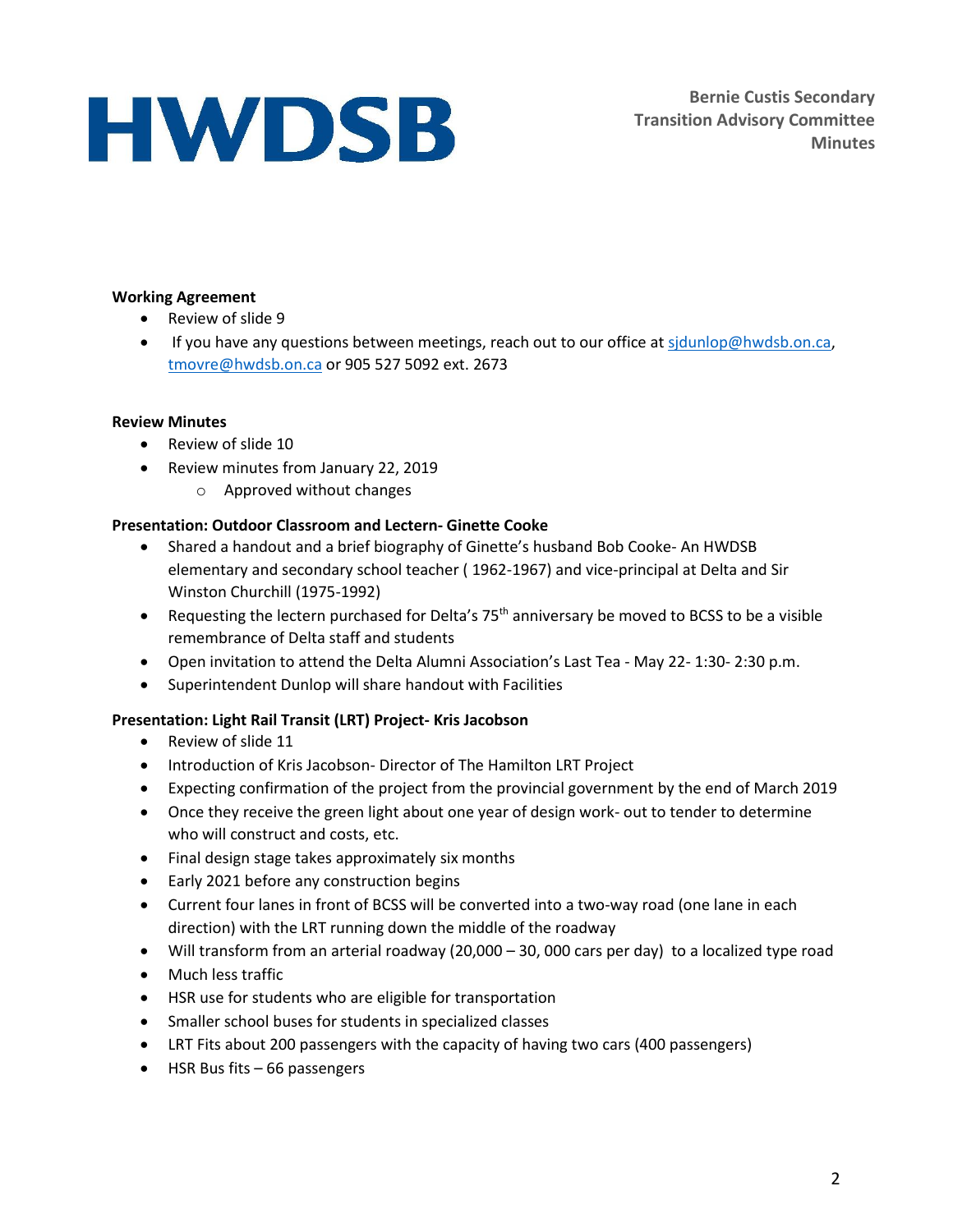- Construction- Large and complicated- rebuilding all underground sewer, water main, relocate existing underground utilities, bury overhead utilities, replace sidewalks, road, etc.
- Project coordinators will maintain access to school and residences during construction to minimize the disruption to the neighbourhood
- Community Connect Program- engagement team to visit with the neighborhood, schools, etc. to ensure needs are being met
- Concerns- contact information will be provided

Q1) Will Main Street be converted to a two-way street*? Currently, no decision has been made to turn Main Street to two-way. Looking at Delta to Wellington – no resolution.* 

Q2) Will the stop in front of the school currently known as Scott Park be renamed? *The naming of stops so they identifiable to geographic area is preferred. Naming the stop Bernie Morelli or Bernie Custis would make sense.*

- Location of the loading station (passenger pick up/drop off) is generally in the center lane. BCSS Transition Advisory Committee is in favour of the design moving this location in front of the school rather than in the center of the street. Better fit for students. Safer option.
- LRT service is fully integrated with the HSR- fares- transfers-Presto etc.

Q3) Length of the LRT and volume so if there is an event taking place at Tim Hortons Field will traffic be rerouted around the school? How will it impact traffic? *LRT can control the flow of trains and the number of cars. Shorten the time between trains. Priority to trains. Perhaps setting up Park and Ride.*

Q4) Is there a plan to change Main Street to a two-way road during the construction of the LRT*? Not that I am aware.* 

Q5) Where will the 30, 000 cars currently using this route daily be redirected*?* Using side streets can be dangerous to students. *There will be diversion routes. The further east you are the more north the diversion. Cannon, Barton, Burlington Streets. King and Dundurn area may be a challenge because of the 403. Overall drivers will adapt. Traffic will be slower. More lanes you add the more traffic you get. If you remove lanes traffic, the traffic disappears.* 

*Q6)* Does the City, and the LRT have a plan to address drivers using side streets aggressively who may jeopardize the safety of neighbourhoods? *There are monitors across the city watching traffic behaviour. If we identify areas of concern, it will addressed.* 

 Travel Demand Management Program is being put in place- getting information out to all users to inform them of what the options before, during and after construction. Behaviour modification. Carpooling, cycling- time of trip, etc.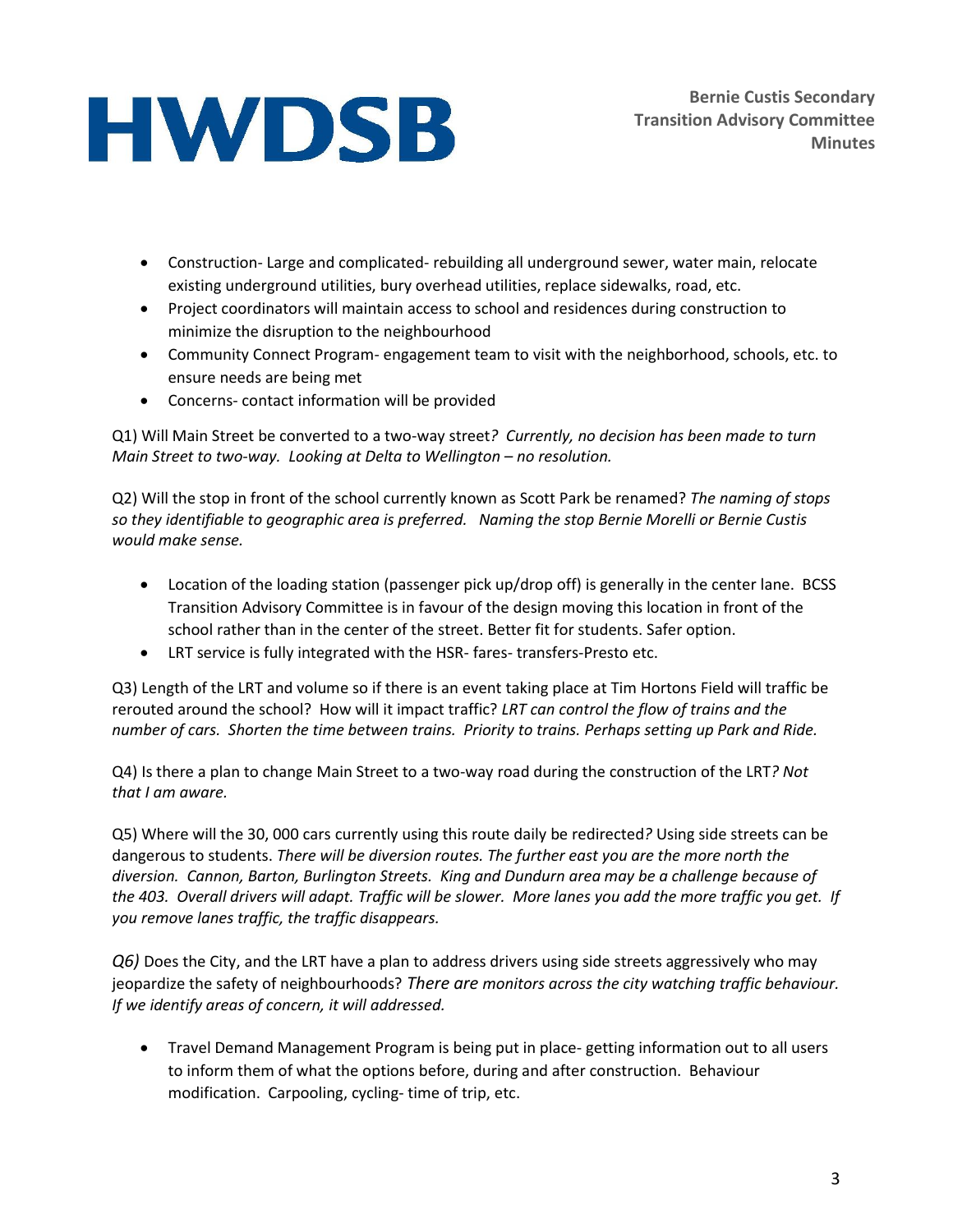**Bernie Custis Secondary Transition Advisory Committee Minutes**

Q7) Will Travel Demand Management work with the school to have open communication to discuss what is working and what isn't working? *Yes. We will be working with the Schools and School Boards. We need feedback from the stakeholders.*

Q8) Will there be bike racks on the LRT*? Internal to the car. Currently looking at this. Peak times versus off peak times. Most often bike carriage is only offered on off-peak times. The City is looking at having Sobi share stations at LRT stations.*

• Sobi Hamilton's bike share system is available to everyone who is 16 years of age and older. 16 and 17-year-old riders must have the permission of their parent/guardian.

Q9) Is there a plan for bike lanes along the corridor? *No bike lanes on the LRT corridor.* 

HamiltonLRT.ca- for contact information and FAQ.

#### **Transition Work Update**

#### **Construction Update**

- Review of slides 12-24
- Construction is proceeding well- almost finished
- Some highlights include
	- o Pylon school sign to be installed next week
	- o Gym floor installation is complete
	- o Bleachers to be installed next week
	- o Collaboration stair
	- o Classroom with a green screen
	- o Double floor windows in the Learning Commons
	- o Sod and landscape will take place once the weather permits

Q11) Do you have the dimensions of the stage? *Not with me tonight. The size will be according to the Ministry of Education benchmark.*

#### **Review of Transition Work**

- Review of slides 25-29
- Administrative Team
	- o Principal: Angela Ferguson
	- o Vice principal: Brian Goodram
	- o Vice principal: Sonya Sykes
- Heads and assist heads should be known by the end of March Break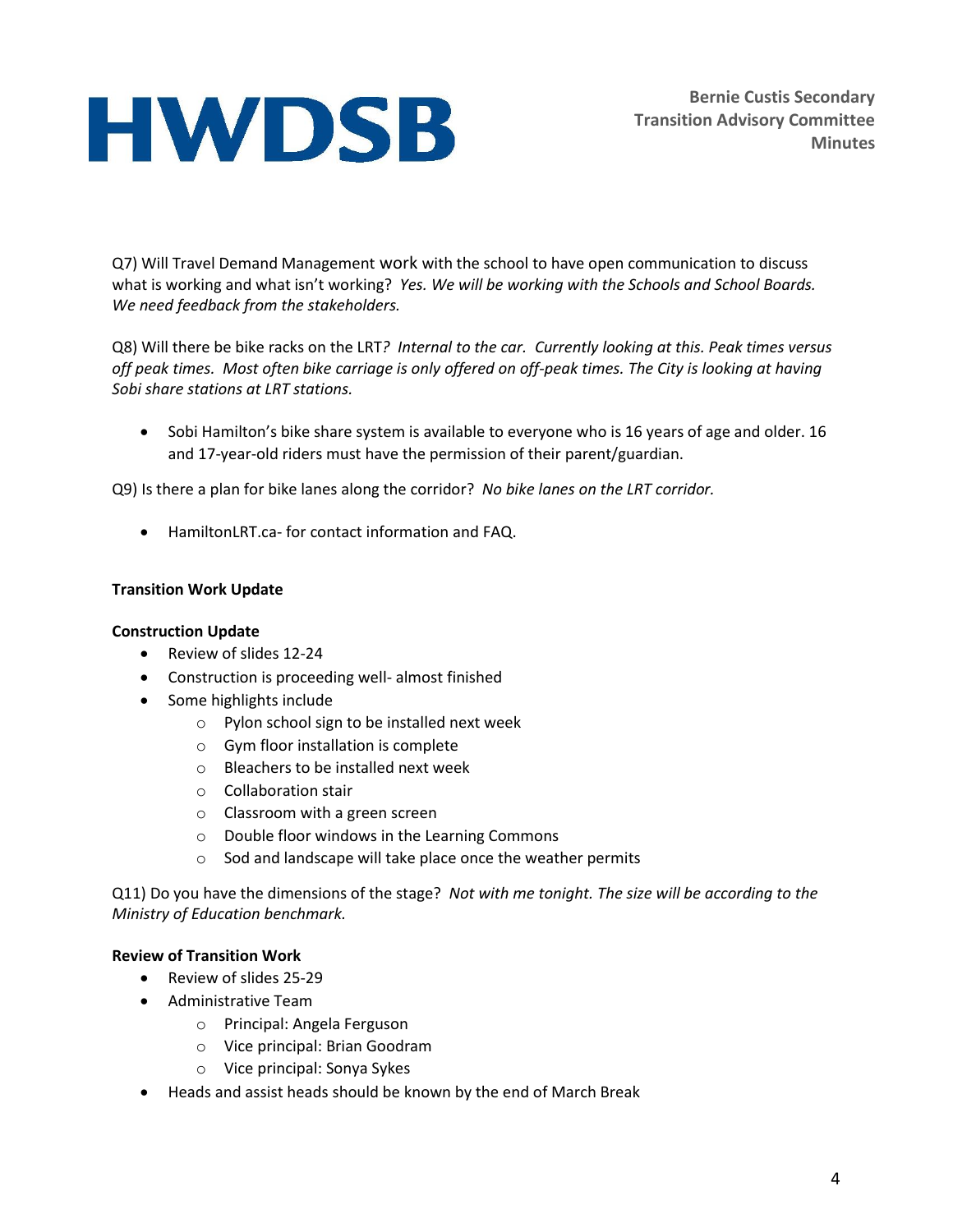- Rest of teaching staff by the end of April/ beginning of May
- EAs, office staff and caretakers have a different process for staffing based on their collective agreements
- **•** BCSS logo was released by video on Twitter
- BC Tigers- Athletic Logo
- Mascot and logo process
	- o Reached out to associate schools, SJAM and Delta students
	- o Submit colour choices and logo designs
	- o Narrowed down to top five colours and a few logo designs ( tigers, bears)
	- o Top five colours and the selected logos went back out to Delta and SJAM **Students**
	- o Selected red and gold- and tigers
	- o Looked at tiger design submissions
- Corporate Communications reviewed for copyright, reproducing, transferring on uniforms, etc.
- BC and tiger logo each designed by a student
- BCSS has a social media presence
	- o Twitter: https://twitter.com/BCSS\_HWDSB?s=17
	- o Instagram: https://instagram.com/bcss\_hwdsb/
	- o School website- <http://www.hwdsb.on.ca/berniecustis/>will be populated soon

# **Delta Update- Principal Angela Ferguson**

- Working together
- Last week- Approximately 200 students from the seven elementary schools came together at Tim Hortons Field- 50 students leaders- took part in leadership and team building activities
- SJAM/ Delta Grade 10 day at Bernie Morelli Rec Centre- Feb 27
- Guidance departments into with elementary schools working with Gr. 8 teachers and students completing option sheets
- Started communications through Twitter and Instagram
- Starting the staffing process
- Cabinet to come together

# **SJAM Update- Principal Barry Smith**

- Integration is key- a joint effort between all the schools
- Internal pieces are coming together
- Resource Committee
	- o What learning materials are going to BCSS